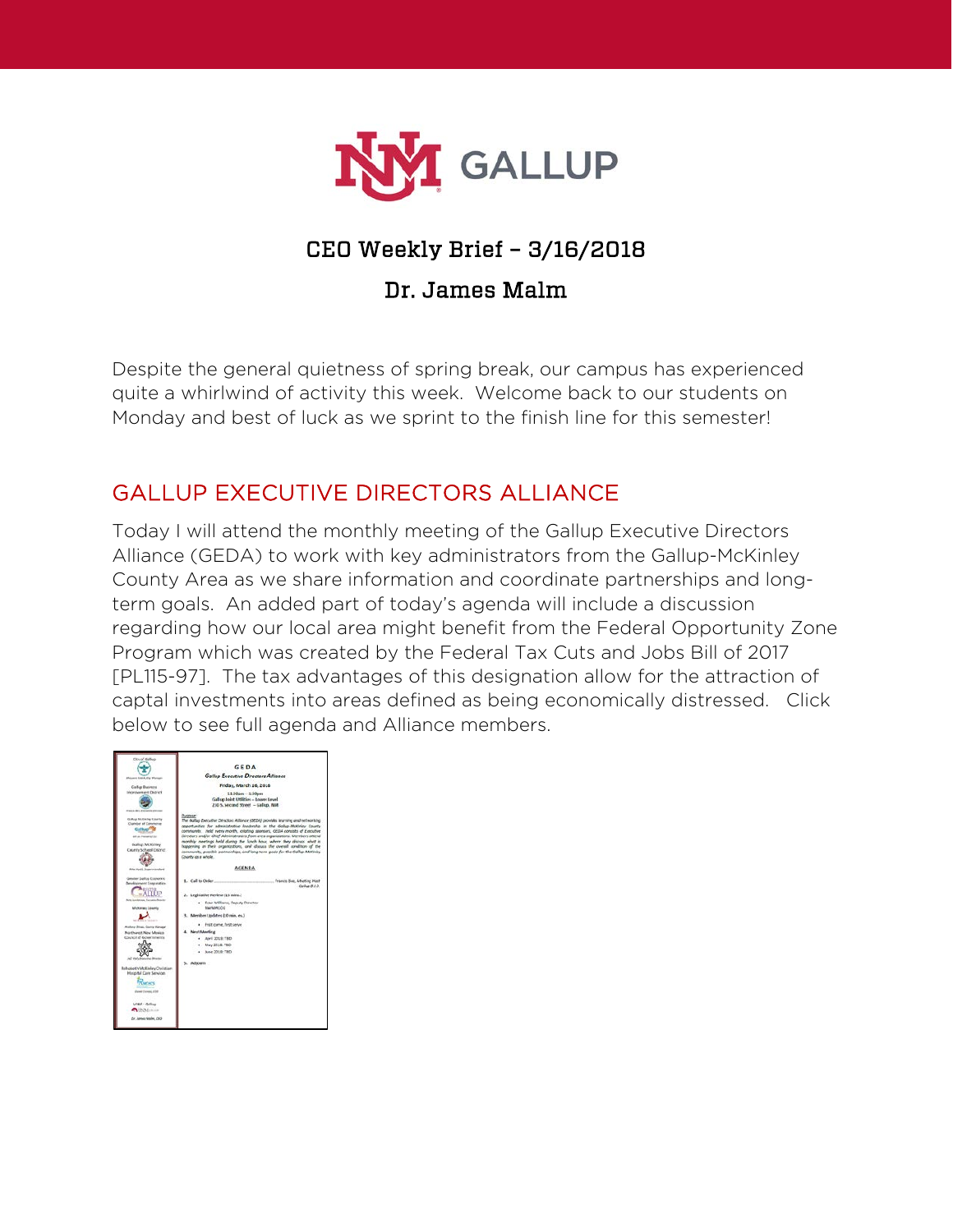# HED CAPITAL PROJECTS MEETING

On Wednesday of this week, I was asked to present to the Capital Projects Committee of the New Mexico Higher Education Department to answer questions regarding the new UNM-Gallup Physical Plant and Storage Facility. After a brief discussion, the project was voted on and approved by the committee allowing us to move forward with planning and construction of this \$2,000,000 facility. Click below to see the architect's rendering of the new building.



Physical Plant building

### PROGRAM PRIORITIZATION

The work of the Program Prioritization Project is done and I want to thank everyone who worked so diligently to submit their reports of efficiency and effectiveness from their departments. Today I will take receipt of the scores as a one-page summary graph. The leadership team will convene to use the scores to determine a combination of additional revenue sources and expense adjustments to identify ways of funding a nearly \$460,000 budget deficit for fiscal year 2019. All index reports and scores will be published on the Institutional Research web page soon thereafter.

## COURSE SCHEDULING

A campus-wide group met several times this week to assess course scheduling in terms of demand, sequencing and accessibility. Committee members included the Dean of Instruction, Director of Student Affairs, Registrar, Senior Institutional Researcher and all division chairs. As committee chair I charged the group with using an organized and scientific process to forecast enrollments and look at innovative scheduling models to best meet student needs.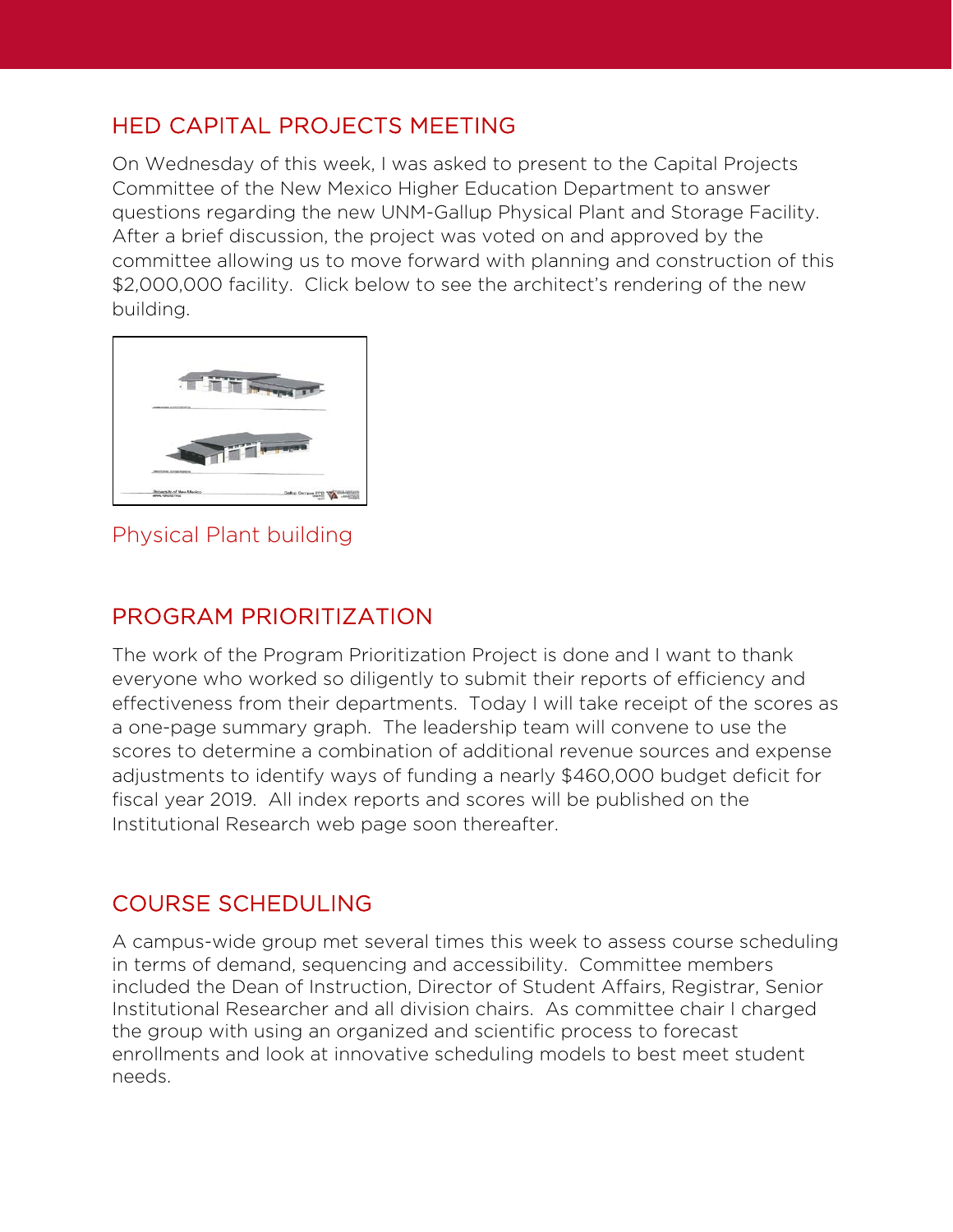The committee was presented with a data warehouse of all course sections for the past 25 semesters. The group then tested assumptions regarding proposed scheduling for the upcoming summer and fall semesters. Academic Affairs and Student Affairs are working together to produce a robust, relevant and revitalized schedule that will encourage and support increased enrollment numbers and better ensure a more streamlined process for students to complete their certificates and degrees.

Representatives from the A:shiwi College and Career Readiness Center were invited to join us at the table for these conversations. As one of several vendors providing college-level coursework at the Center, we shared information regarding our scheduling processes and asked them to forecast what future needs UNM-Gallup might be able to fill.

## BUDGET UPDATES

Once the leadership team has identified a list of revenue enhancements and expense reductions, a balanced budget will be prepared in time to meet the required dates of the UNM budgeting process. Input will be considered from both the Program Prioritization Project and the extensive course scheduling meetings. Key dates include:

- 3/20/18 A copy of the budget will be delivered to the Local Advisory Board Chairperson to help in preparing the agenda for the 3/27 board meeting.
- 3/22/18 UNM-Gallup will be on the agenda to present a "big picture" summary of our budget at the Board of Regents Budget Summit. We will present a balanced budget that will not be dependent on the use of reserves.
- 3/27/18 The UNM-Gallup Local Advisory Board will vote on approval of the budget. Board members are responsible for approving the annual budget for recommendation to the Board of Regents. Click below for a listing of all Local Advisory Board duties.



Link to [https://www.gallup.unm.edu/main/adm-srv/local](https://www.gallup.unm.edu/main/adm-srv/local-board.php)[board.php](https://www.gallup.unm.edu/main/adm-srv/local-board.php)